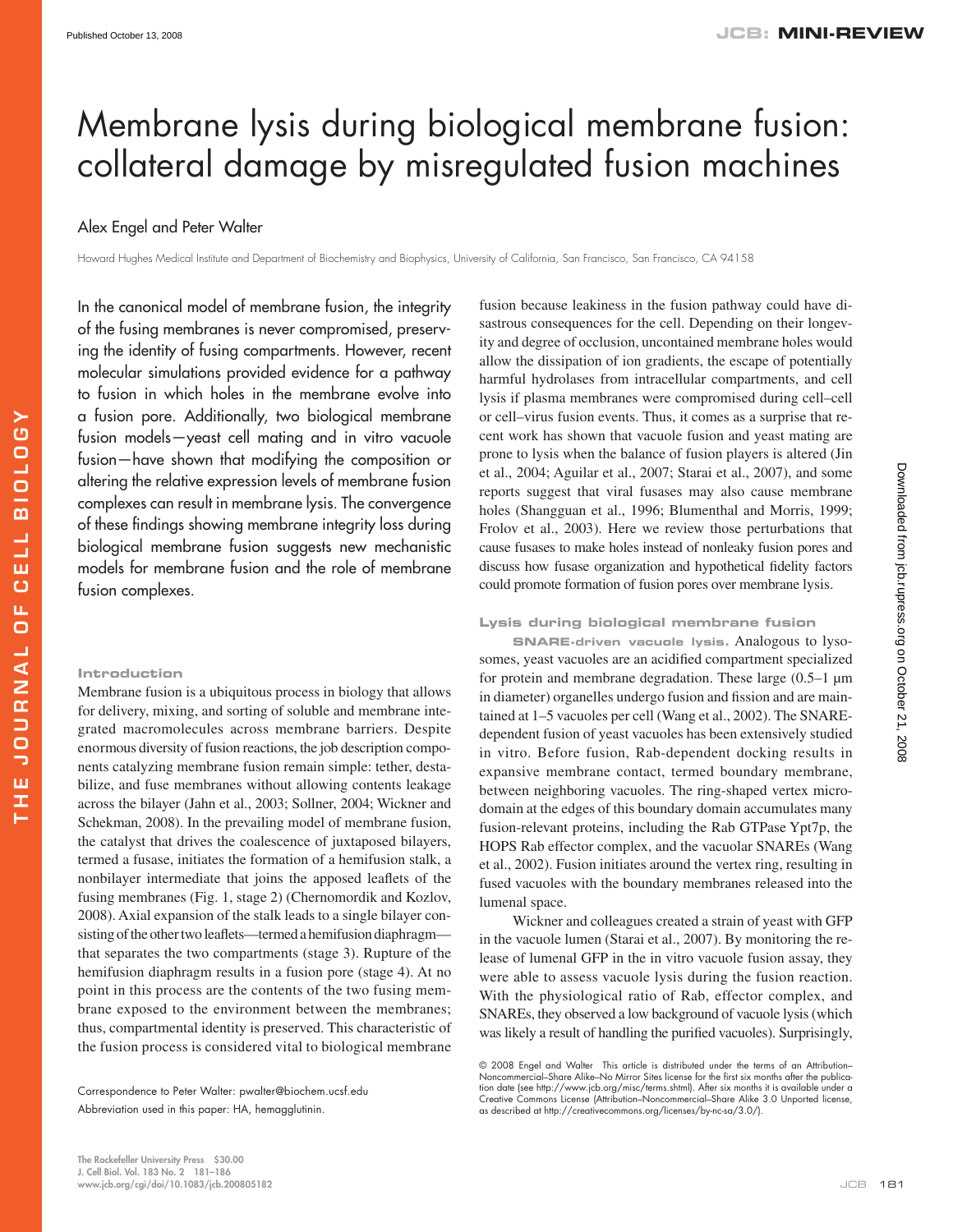when the SNARE Vam7p was added in excess, which results in increased trans-SNARE complex formation, vacuole lysis increased (Vam7p has a PX domain for membrane association, but no transmembrane anchor). The Vam7p-induced lysis was concentration dependent and required full-length Vam7p capable of SNARE pairing. Similarly, vacuoloes isolated from strains overexpressing all four vacuolar SNARE proteins were also prone to lysis. Vacuole lysis was blocked by antibodies that inhibit cis-SNARE disassembly, vacuole docking, and trans-SNARE pairing. Furthermore, vacuole lysis and vacuole fusion followed identical kinetics.

 Vacuole lysis by high SNARE activity compliments earlier observations regarding SNARE-containing liposome integrity after reconstitution of neuronal SNAREs ( Dennison et al., 2006 ). Vesicles containing syntaxin at a high protein/lipid ratio exhibited increased contents leakage. Together, these studies suggest that although SNAREs are the minimal bilayer destabilization machinery, other factors assist in converting membrane destabilization to membrane fusion. An exciting explanation for SNARE-dependent vacuole lysis is that trans-SNARE pairs are balanced with regulatory proteins that govern membrane integrity during membrane fusion (Sudhof, 2007). These regulating factors are not capable of handling the many trans-SNARE complexes formed when SNAREs are overexpressed, and vacuole lysis results.

**Lysis of yeast mating pairs.** Lysis is also observed during cell fusion of mating yeast. Fusion of haploid cells of opposite mating type yields diploid zygotes ( White and Rose, 2001; Chen et al., 2007). The mating reaction begins with pheromone sensing, which results in cell cycle arrest, polarized growth toward a mating partner ("shmooing"), and induction of a mating-specific transcriptional program. When a polarized shmoo meets a mating partner, their cell walls are woven together and a small channel at the center of the mating pair is cleared, such that the plasma membranes may come into contact (Gammie et al., 1998). Membrane fusion rapidly ensues, and further cell wall remodeling and fusion pore expansion allow for widening of the mating pair neck to allow for nuclear congression and fusion ("karyogamy").

Efficient membrane fusion requires the mating-specific, multipass membrane proteins Prm1p and Fig1p (Heiman and Walter, 2000; Aguilar et al., 2007). Prm1p localizes to the cell surface and is enriched at sites of contact between cells of a mating pair. Its activity is required in only one partner. When *PRM1* is deleted in both **a** and  $\alpha$  cells, only 40% of mating pairs correctly complete membrane merger and cell fusion. Of the remaining mating pairs, most arrest at the step of membrane fusion. Cell wall removal continues such that large areas of membrane are in direct apposition, with only 8 nm separating the outer leaflets of the facing plasma membranes. Due to the absence of cell wall at the interface to separate the mating partners, the opposed membranes grow and retract such that the cytoplasm of one partner invades the space of the other, forming a membrane-contained structure ("cytoplasmic bubbles"). These cytoplasmic bubble structures are stable; they can grow and retract dramatically without losing integrity and allowing mixing between the distinct cytoplasms. The prezygotes remain arrested

for up to 2 h, by which point individual cells resume the cell cycle and begin budding, or repolarize in an attempt to mate with another nearby cell. In addition to fusion failure and extension of cytoplasmic bubbles, a large fraction of *prm1* × *prm1* mating pairs undergo simultaneous cell lysis (Jin et al., 2004). Like Prm1p, Fig1p is highly enriched at the site of cell fusion ( Aguilar et al., 2007).  $\frac{f}{g}$   $\times$   $\frac{f}{g}$  mating pairs exhibit many of the same membrane fusion defects as *prm1* × *prm1* mating pairs, including cytoplasmic bubbles and simultaneous cell lysis. However, the *fig1* defects are milder and less penetrant compared with *prm1* mutants and the majority of  $\frac{f}{g}$   $\times$   $\frac{f}{g}$  mating pairs are able to complete fusion.

 The simplest explanation for the lysis and membrane fusion defects of *prm1* and *fig1* mutants is that both are caused by misregulation of the cell membrane fusase. The apposed, unfused cell membranes observed in mating pairs lacking Prm1p and Fig1p provide evidence that the cell fusase is not functioning properly. The concomitant cell lysis defect suggests that the fusase is active but misregulated, generating holes in the cell membranes instead of merging them. Two characteristics of the cell lysis suggest the phenomenon is catalyzed by the cell fusion machinery: the requirement of membrane contact and the timing of the two events. Lysis requires membrane contact, as would activation of the cell-cell fusase. Consistent with this view, deletion of *FUS1* and *FUS2* , which results in arrest of mating pairs at the upstream step of cell wall removal, suppresses the *prm1* lysis phenotype (Jin et al., 2004). Also, by analyzing many fusion events in a population using time-lapse microscopy, it became evident that lysis events initiate with the same timing as opening of fusion pores in successful mating pairs (Aguilar et al., 2007). Finally, concomitant with mating pair lysis, a small amount of cytoplasmic mixing is observed, consistent with fusion pores opening simultaneously with the appearance of membrane holes that result in mating pair lysis ( Aguilar et al., 2007 ).

The extent of  $prm1 \times prm1$  mating pair lysis was greatly increased in the absence of extracellular  $Ca<sup>2+</sup>$ , jumping from 20% to 50% of the mating pairs ( Aguilar et al., 2007 ). The increase in mating pair lysis in the absence of extracellular  $Ca^{2+}$  is balanced by a similar decrease in mating pair fusion, again suggesting the engagement of the fusion machine can have two possible outcomes: productive fusion or lysis. Conversely, *prm1* × *prm1* mating pair lysis can be suppressed by high concentrations of  $Ca<sup>2+</sup>$ . Calcium may play a direct role in the fusion step by interacting with lipid head groups of the opposed bilayers or the proteins that comprise the fusion machinery (Papahadjopoulos et al., 1990). However, wild-type mating pairs do not require calcium to avoid extensive lysis. Alternatively,  $Ca<sup>2+</sup>$  could prevent mating pair lysis by initiating a wound repair process to fix membrane defects initiated by the fusase. In cell culture wound-healing models, membrane holes are repaired by fusion of lysosomal membrane delivery via a  $Ca<sup>2+</sup>$ -dependent mechanism that involves the membrane protein synaptotagmin VII (Reddy et al., 2001). Synaptotagmin VII can sense changes in intracellular calcium levels and influence membrane fusion events via calcium and phospholipid binding C2 domains (Rizo and Sudhof, 1998). In yeast, the tricalbin family of proteins has been identified as potential synaptotagmin homologues based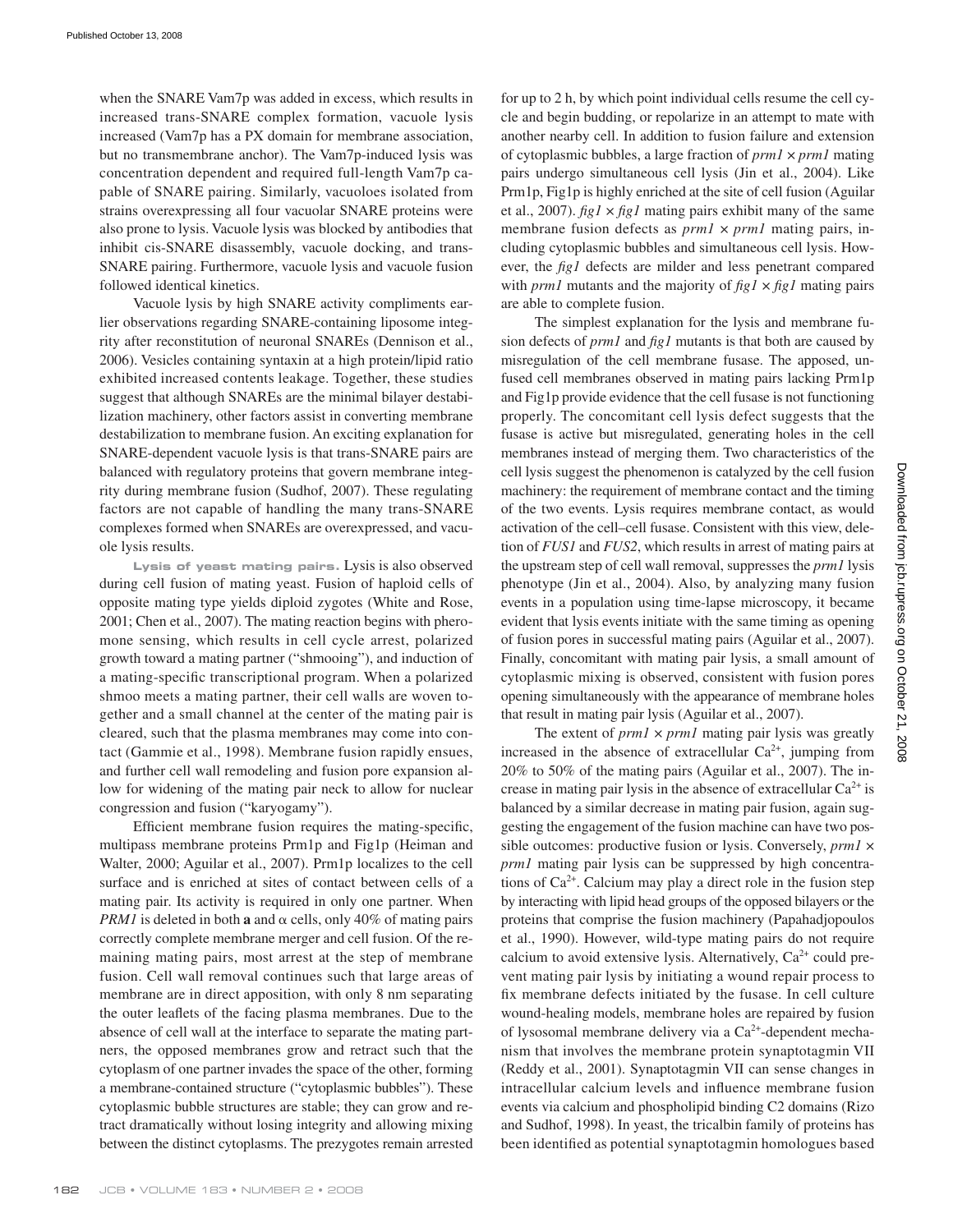

Figure 1. **Models for lipid rearrangements leading to the formation of a fusion pore.** The left pathway depicts the classical model for membrane fusion via rupture of a hemifusion diaphragm. Membranes are brought into close apposition (1), the two cis leaflets (blue) fuse to form a hemifusion stalk (2), the stalk expands forming a hemifusion diaphragm in which trans leaflets (green) are in contact (3), and rupture of the hemifusion diaphragm results in a fusion pore (4). In contrast to the classical model for membrane fusion, an alternative pathway, via intermediates drawn on the right, does not always maintain compartmental identity. Formation of a hemifusion stalk results in the nucleation of holes adjacent to the stalk (3a and 3b), which encircles the holes to form a fusion pore.

on their structural similarities (transmembrane anchors coupled to multiple C2 domains) and role in membrane traffic. The C-terminal C2 domains of two tricalbin members, Tcb1p and Tcb3p, exhibit  $Ca^{2+}$ -stimulated membrane binding (Schulz and Creutz, 2004). Intriguingly, deletion of *TCB3*, but not of *TCB1* or *TCB2* , increased *prm1* × *prm1* mating pair lysis to 50% of mating pairs even in the presence of extracellular  $Ca^{2+}$  (Aguilar et al., 2007). Thus, wound repair processes may mask the true lytic extent of mating in the absence of Prm1p.

**Viral fusase-induced lysis.** Enveloped viruses must fuse with host cells to transfer their genomes. These fusion events are catalyzed by virally encoded transmembrane proteins. A few studies have found that viral fusases create membrane holes concurrent with fusion pore opening.

The influenza fusase hemagglutinin (HA) fusion molecule has been studied in many heterologous contexts. During HAmediated virus-liposome fusion, membrane holes were generated with identical kinetics to lipid mixing, as monitored by the release of large dextran molecules (Shangguan et al., 1996). Similarly, video microscopy revealed content leakage after hemifusion diaphragm formation during fusion of HA-expressing fibroblasts with erythrocytes (Blumenthal and Morris, 1999). Finally, conductance measurements during HA-mediated cell cell fusion showed that membrane permeability increased during early stages of fusion (Frolov et al., 2003). This permability decreased as fusion pores opened, suggesting that membrane leakiness results from membrane rearrangements during pore formation. Thus, it appears that the membrane-destabilizing properties of viral fusases can result in membrane lysis, particularly

when they are manipulated to fuse membranes different from the viral envelope and physiologically relevant target cells.

In vivo, HIV infection of lymphocytes can result in cell lysis. Cell culture models of this phenomenon showed that cell lysis requires coexpression of the HIV-1 fusase, gp41, and its receptor CD4 (Cao et al., 1996). Curiously, however, the kinetics of lysis initiation are very slow: cells lyse days after maximal gp41 expression is achieved. Using various inhibitors it was demonstrated that the lethal fusase – receptor interaction occurs intracellularly (Madani et al., 2007). In contrast to the fusase-catalyzed cell membrane breaches discussed above, further work is required to elucidate how gp41 activity results in cell lysis.

## **Fusion machines and the pathway of membrane fusion**

 In the prevailing model, membrane fusion does not risk the integrity of compartmental identity (Fig. 1, left pathway). Yet, as described above, leakiness in fusion has been observed in three separate classes of membrane fusion when the balance of fusion players or identity of fusing membranes is altered. These findings raise two important questions: Where in the pathway of membrane fusion is lysis initiated, and how is the fusion machinery designed to prevent this outcome?

**Mechanism of biological membrane fusion.** The pathway to membrane fusion must include nonbilayer intermediates; generating or resolving these intermediates may be the step where the above lysis examples diverge. Recently, a new model for membrane fusion has been proposed in which compartmental identity is temporarily lost (Muller et al., 2003).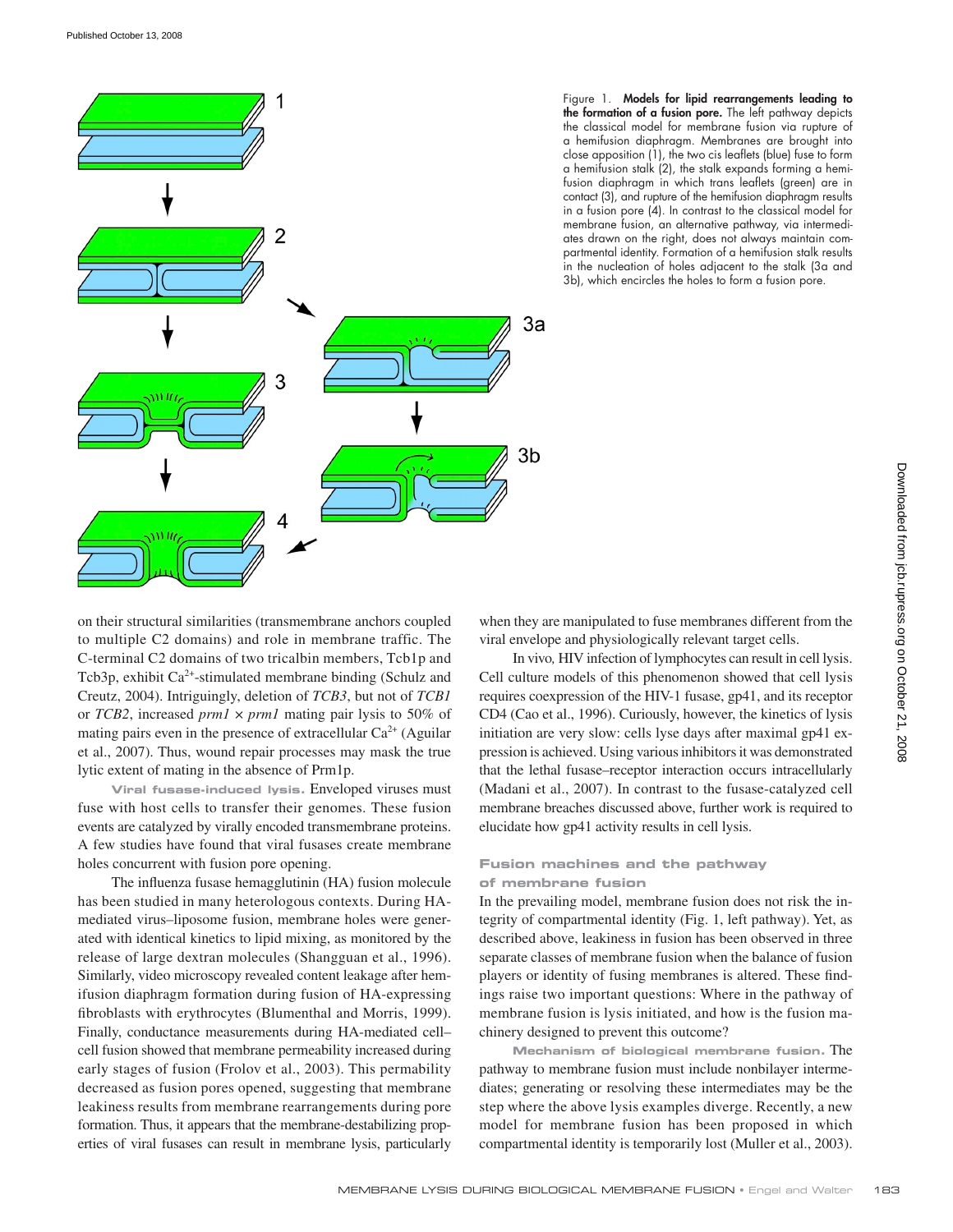Simulations of membrane fusion using coarse-grained lattice models predicted that the stalk intermediate promotes the formation of adjacent holes in the bilayers (Fig. 1, stage 3a and 3b). These holes are then surrounded by the stalk to form a fusion pore (3b). This pathway is less energetically costly than the traditional, nonleaky hemifusion hypothesis (Katsov et al., 2006). Lysis could emerge from this pathway if these membrane holes expand before the stalk can encircle them to form the fusion pore. A similar leaky structure would be created if, instead of bilayer rupture within the hemifusion diaphragm, a hole opens in one of the two bilayers adjacent to the hemifusion diaphragm.

 Alternatively, lysis may occur before formation of the hemifusion stalk as a consequence of trying to transition to the nonbilayer intermediate. Strongly bending membranes may be a strategy for destabilizing bilayers such that they will form a stalk intermediate (Kozlov and Chernomordik, 1998). This could be a risky endeavor—generation of unstable, highly curved membranes could result in membrane rupture.

**Assembling a fusion machine.** Viral fusases and SNAREs are sufficient to fuse lipid bilayers and biological membranes, yet this feat is not achieved by a single HA trimer or trans-SNARE pair. Instead, these proteins are assembled into a greater fusion machine, consisting of multiple core fusases (i.e., HA, gp41, a trans-SNARE pair) and, in most cases, regulatory proteins (i.e., HOPS, synaptotagmin, complexin) (Tang et al., 2006). Additionally, lipids act as regulators and facilitators of membrane fusion, recruiting fusase subunits and allowing highly curved membrane intermediates (Fratti et al., 2004; Chernomordik and Kozlov, 2008). Core fusase regulators have been described to govern specificity and timing of the fusion event. Might others ensure membrane integrity during lipid rearrangement? The characteristics of this fusion machine realize the fusogenic, and may limit the lytic potential of core fusases.

 Both viral and intracellular fusion use the concerted action of multiple fusases to achieve the energy required for membrane fusion. Kinetic analysis of fusion by cells expressing HA with different surface densities estimated a minimum of three HA trimers mediate membrane fusion (Danieli et al., 1996), and modeling has suggested that the concerted action of at least eight HA trimers, including two in the activated state, are required to open a fusion pore (Bentz, 2000). In addition to recruiting multiple fusases, the geometry of their association is likely important for efficacy of the fusion machine. The geometry of the HA fusion machine is thought to be circular and to surround the hemifusion stalk and nascent fusion pore (Chernomordik et al., 1998). Multiple trans-SNARE pairs are required to achieve fusion, and atomic force microscopy showed that SNAREs also associate in a ring-like fashion (Hua and Scheller, 2001; Cho et al., 2002; Hofmann et al., 2006). If a fusion machine were haphazardly assembled, the membrane-destabilizing activities of the core fusases may result in membrane lysis instead of a fusion pore. The geometrical information behind HA oligomerization is likely inherent in the molecule, but this may not be the case for SNAREs or the as-yet unidentified yeast fusase, allowing for the possibility of fusase organization by an independent protein factor. At a gross localization level, both the Rab Ypt7p and regulatory lipids are required for the enrichement of SNAREs at the





Figure 2. **Models for regulation of fusion integrity by nonfusase factors.** Fusase molecules are drawn in green, integrity promoting factors in red. (A) Regulation of lytic potential by organizing fusase molecules. Architectural factors recruit core fusases into a ring-shaped fusion machine, which guides the membrane-destabilizing activity of the core fusases toward fusion pore formation (top). In the absence of these factors, core fusase activity is not geometrically coordinated, resulting in membrane rupture (bottom). (B) Restriction of membrane hole expansion by a ring of membrane proteins. If the pathway to membrane fusion were inherently leaky (see Fig. 1), the risks of membrane hole expansion may be mitigated by protein factors surrounding the nascent fusion pore (top). In their absence, hole expansion may proceed and result in loss of compartmental integrity (bottom).

vertex ring of contacting vacuoles (Wang et al., 2003; Fratti et al., 2004). Furthermore, the Ypt7p effector HOPS directly interacts with the SNARE Vam7p, stimulates trans-SNARE complex formation, and proofreads trans-SNARE pairs ( Stroupe et al., 2006; Collins and Wickner, 2007; Starai et al., 2008). Despite the intimate relationship between HOPS and vacuolar SNAREs, HOPS does not limit vacuole lysis driven by high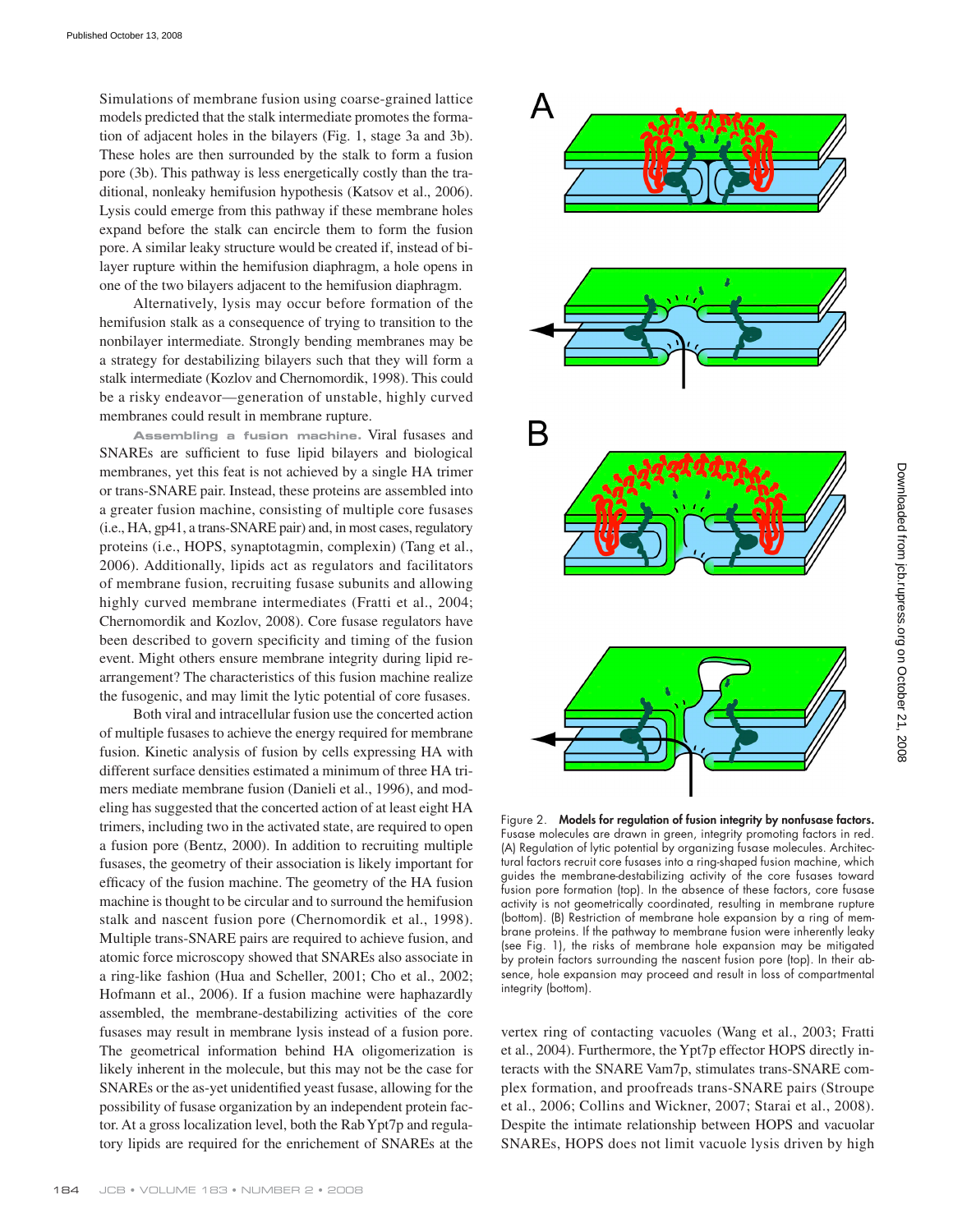SNARE concentrations (Starai et al., 2007, 2008). Nonetheless, the concept of fusion facilitators arranging a greater complex of trans-SNARE pairs remains enticing. Imagining cooperative SNARE function during neurotransmitter release, an organizing architectural factor was invoked that functioned to arrange multiple trans-SNARE pairs into a ring-like fusion machine (Rizo et al., 2006). Prm1p could regulate cell fusion in an analogous manner during yeast mating by interacting with and orienting core fusase molecules ( Fig. 2 A , top). In the absence of Prm1p, a decreased ability to assemble active fusion machines results in apposed but unfused membranes. Incorrectly assembled fusion machines may destabilize membranes, but not in a productive stalk-promoting manner, resulting in cell lysis (Fig. 2 A, bottom).

 Alternatively, instead of regulating protein fusases, integrity-promoting accessory factors could control lipid diffusion to control dangerous fusion intermediates such as the hypothetical membrane holes described above (Fig. 2 B). HA-mediated cell cell fusion has been arrested in a state of hemifusion without lipid mixing; clustered HA trimers are believed to cause this restriction (Chernomordik et al., 1998). Modeled on these observations, Prm1 may act by preserving the lipidic environment set up by the core fusase or by stopping expansion of membrane holes (Shangguan et al., 1996; Jin et al., 2004). Consistent with this corral-like structural role, Prm1 forms covalent homodimers, but it is not known if these dimers further oligomerize (unpublished data).

#### **Conclusion**

 Convergence of molecular simulations and experimental data suggests that lysis is not simply an irrelevant experimental artifact of membrane fusion assays. Accordingly, we must revisit the classical model of membrane fusion. The experimentally verified stalk structure is not in question, but different rearrangements that risk loss of compartmental identity could occur before fusion pore formation. Specific factors might be involved containing or avoiding these risks, and identifying such factors would be an extremely valuable advance in our understanding of how the activity of fusases is controlled to fuse membranes with high fidelity. Finding proteins that can suppress vacuole lysis without lowering SNARE activity could help establish such late stage regulation. Moving from the other direction, the identification of proteins that interact with Prm1p may yield a fusase responsible for cell fusion. If the predictions outlined here are correct, removing this fusase should eliminate both fusion and lysis outcomes of *prm1* × *prm1* mating pairs. When available, comparing the mechanism by which the cell cell fusase merges membranes to the mechanisms described for viral and intracellular fusion will describe the breadth of strategies for joining membranes of different character and in different contexts. Finally, our understanding of the diversity of fusion machines will greatly benefit with the characterization of the reovirus FAST proteins, a new class of fusion proteins that mediate cell fusion (Salsman et al., 2005; Top et al., 2005). Given their small size (14 kD) and simple domain structure, answering questions about the arrangement and stoichiometry of the FAST proteins at the cell surface and the lipid rearrangements they

#### catalyze promises new insight into the control of biological membrane fusion.

We thank Michael Schick, Randy Schekman, and David Toczyski for critical reading and comments on the manuscript. P. Walter is an HHMI investigator.

## Submitted: 29 May 2008 Accepted: 10 September 2008

## **References**

- Aguilar, P.S., A. Engel, and P. Walter. 2007. The plasma membrane proteins Prm1 and Fig1 ascertain fidelity of membrane fusion during yeast mating. *Mol. Biol. Cell.* 18:547-556.
- Bentz, J. 2000. Minimal aggregate size and minimal fusion unit for the first fusion pore of influenza hemagglutinin-mediated membrane fusion. *Biophys. J.* 78:227-245.
- Blumenthal, R., and S.J. Morris. 1999. The influenza haemagglutinin-induced fusion cascade: effects of target membrane permeability changes. *Mol. Membr. Biol.* 16:43-47.
- Cao, J., I.W. Park, A. Cooper, and J. Sodroski. 1996. Molecular determinants of acute single-cell lysis by human immunodeficiency virus type 1. *J. Virol.* 70:1340-1354.
- Chen, E.H., E. Grote, W. Mohler, and A. Vignery. 2007. Cell-cell fusion. FEBS Lett. 581:2181-2193.
- Chernomordik, L.V., and M.M. Kozlov. 2008. Mechanics of membrane fusion. Nat. Struct. Mol. Biol. 15:675-683.
- Chernomordik, L.V., V.A. Frolov, E. Leikina, P. Bronk, and J. Zimmerberg. 1998. The pathway of membrane fusion catalyzed by influenza hemagglutinin: restriction of lipids, hemifusion, and lipidic fusion pore formation. *J. Cell Biol.* 140:1369-1382.
- Cho, S.J., M. Kelly, K.T. Rognlien, J.A. Cho, J.K. Horber, and B.P. Jena. 2002. SNAREs in opposing bilayers interact in a circular array to form conducting pores. *Biophys. J.* 83:2522-2527.
- Collins , K.M. , and W.T. Wickner . 2007 . Trans-SNARE complex assembly and yeast vacuole membrane fusion. Proc. Natl. Acad. Sci. USA. 104:8755-8760.
- Danieli, T., S.L. Pelletier, Y.I. Henis, and J.M. White. 1996. Membrane fusion mediated by the influenza virus hemagglutinin requires the concerted action of at least three hemagglutinin trimers. *J. Cell Biol.* 133:559-569.
- Dennison, S.M., M.E. Bowen, A.T. Brunger, and B.R. Lentz. 2006. Neuronal SNAREs do not trigger fusion between synthetic membranes but do promote PEG-mediated membrane fusion. *Biophys. J.* 90:1661-1675.
- Fratti, R.A., Y. Jun, A.J. Merz, N. Margolis, and W. Wickner. 2004. Interdependent assembly of specific regulatory lipids and membrane fusion proteins into the vertex ring domain of docked vacuoles. *J. Cell Biol.* 167:1087-1098.
- Frolov, V.A., A.Y. Dunina-Barkovskaya, A.V. Samsonov, and J. Zimmerberg. 2003. Membrane permeability changes at early stages of influenza hemagglutinin-mediated fusion. *Biophys. J.* 85:1725-1733.
- Gammie, A.E., V. Brizzio, and M.D. Rose. 1998. Distinct morphological phenotypes of cell fusion mutants. *Mol. Biol. Cell.* 9:1395-1410.
- Heiman, M.G., and P. Walter. 2000. Prm1p, a pheromone-regulated multispanning membrane protein, facilitates plasma membrane fusion during yeast mating. *J. Cell Biol.* 151:719-730.
- Hofmann, M.W., K. Peplowska, J. Rohde, B.C. Poschner, C. Ungermann, and D. Langosch . 2006 . Self-interaction of a SNARE transmembrane domain promotes the hemifusion-to-fusion transition. *J. Mol. Biol.* 364:1048-1060.
- Hua, Y., and R.H. Scheller. 2001. Three SNARE complexes cooperate to mediate membrane fusion. *Proc. Natl. Acad. Sci. USA.* 98:8065-8070.
- Jahn, R., T. Lang, and T.C. Sudhof. 2003. Membrane fusion. *Cell.* 112:519-533.
- Jin, H., C. Carlile, S. Nolan, and E. Grote. 2004. Prm1 prevents contact-dependent lysis of yeast mating pairs. *Eukaryot. Cell.* 3:1664-1673.
- Katsov, K., M. Müller, and M. Schick. 2006. Field theoretic study of bilayer membrane fusion: II. Mechanism of a stalk-hole complex. *Biophys. J.*  90:915-926.
- Kozlov, M.M., and L.V. Chernomordik. 1998. A mechanism of protein-mediated fusion: coupling between refolding of the influenza hemagglutinin and lipid rearrangements. *Biophys. J.* 75:1384–1396.
- Madani, N., A.M. Hubicki, A.L. Perdigoto, M. Springer, and J. Sodroski. 2007. Inhibition of human immunodeficiency virus envelope glycoproteinmediated single cell lysis by low-molecular-weight antagonists of viral entry. *J. Virol.* 81:532-538.
- Muller, M., K. Katsov, and M. Schick. 2003. A new mechanism of model membrane fusion determined from Monte Carlo simulation. *Biophys. J.* 85:1611-1623.